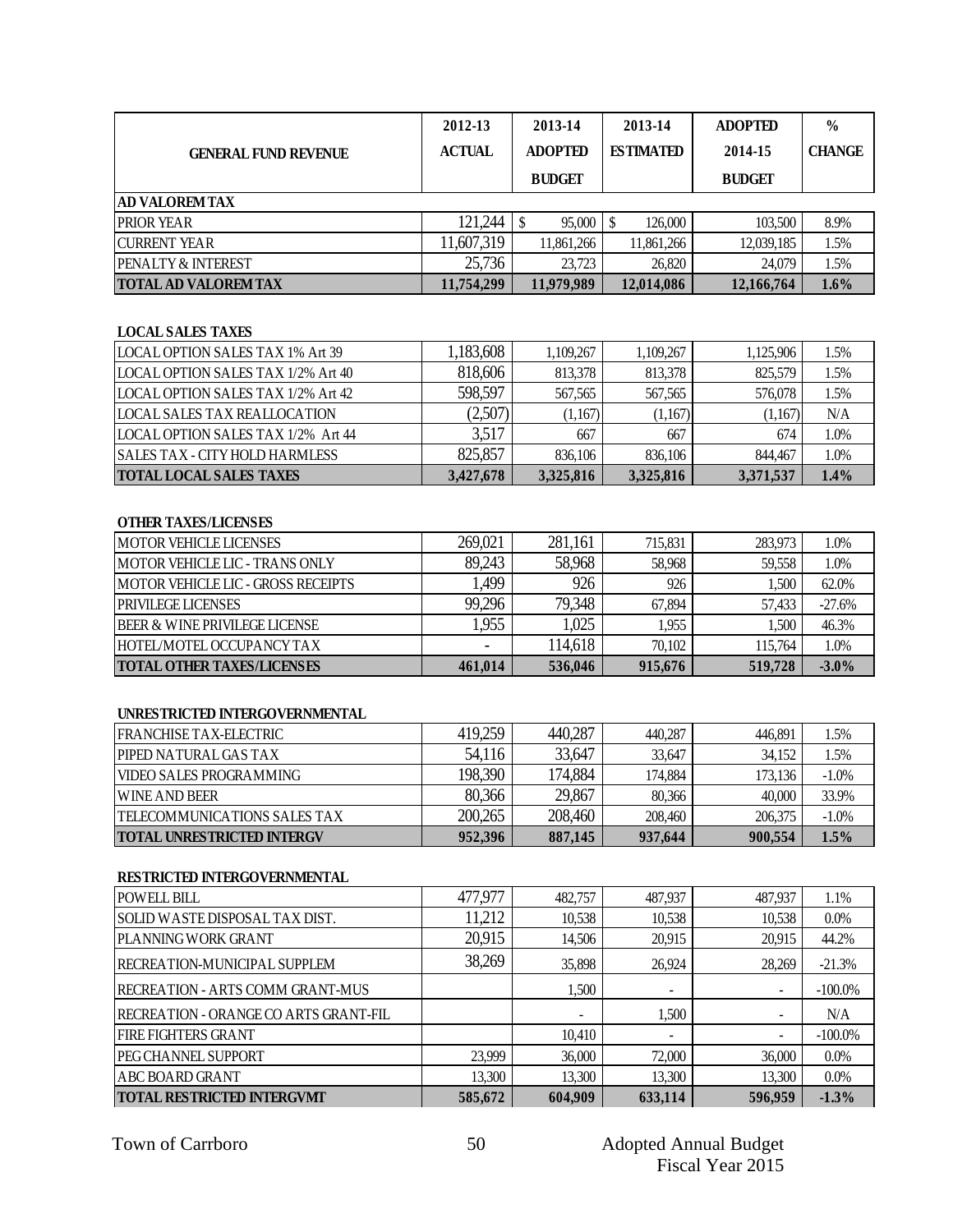|                                     | 2012-13       | 2013-14                         | 2013-14                  | <b>ADOPTED</b>           | $\frac{0}{0}$ |
|-------------------------------------|---------------|---------------------------------|--------------------------|--------------------------|---------------|
| <b>GENERAL FUND REVENUE</b>         | <b>ACTUAL</b> | <b>ADOPTED</b><br><b>BUDGET</b> | <b>ESTIMATED</b>         | 2014-15<br><b>BUDGET</b> | <b>CHANGE</b> |
| <b>FEES AND PERMITS</b>             |               |                                 |                          |                          |               |
| <b>RETURNED CHECK FEE</b>           | 25            | 101                             | 100                      | 101                      | 0.0%          |
| <b>TOWER REVENUE</b>                | 130.463       | 126.364                         | 130.592                  | 130,463                  | 3.2%          |
| PRIVILEGE LICENSE, LATE FEE         | 1.626         | 1.481                           | 1.138                    | 1.481                    | 0.0%          |
| <b>COURT COST OFFICER FEES</b>      | 4.165         | 3.030                           | 3.264                    | 3.030                    | 0.0%          |
| PARKING VIOLATIONS                  | 3.365         | 3.535                           | 6.850                    | 3,535                    | 0.0%          |
| <b>DONATIONS</b>                    | 1,512         | $\sim$                          | 2.000                    | $\sim$                   | N/A           |
| <b>SCHOOL TRAFFIC CONTROL</b>       | 10,000        | 10,000                          | 10,000                   | 10,000                   | 0.0%          |
| <b>CHCCS -SRO CONTRACT</b>          | 110.852       | 107.624                         | 110.852                  | 110.852                  | 3.0%          |
| <b>DOG FEES</b>                     | 5.568         | 353                             | 353                      | $\mathbf{r}$             | $-100.0\%$    |
| <b>ANIMAL VIOLATIONS</b>            | 3.664         | 2.200                           | 5,000                    | 3,000                    | 36.4%         |
| <b>FIRE DIST. FEES</b>              | 429,778       | 446.280                         | 540,270                  | 540,270                  | 21.1%         |
| <b>CAR SEAT SALES</b>               | 515           | 364                             | 1.851                    | 500                      | 37.4%         |
| <b>FALSE ALARM FEES</b>             | L.            | 505                             | $\overline{\phantom{a}}$ | $\overline{a}$           | $-100.0\%$    |
| <b>FIRE PERMIT FEES</b>             | 10,718        | 10,566                          | 10,566                   | 10.566                   | 0.0%          |
| <b>RE-INSPECTION FEE</b>            | 150           | 202                             | $\sim$                   | 202                      | 0.0%          |
| <b>REPORTS</b>                      | 263           | 334                             | 250                      | 334                      | 0.0%          |
| <b>SIGN PERMITS</b>                 | 1.200         | 916                             | 760                      | 916                      | 0.0%          |
| <b>ENGINEERING FEE</b>              | 12,640        | 26,058                          | 25,046                   | 26,058                   | 0.0%          |
| <b>DEV REVIEW FEE</b>               | 72.671        | 45.450                          | 48.830                   | 45.450                   | 0.0%          |
| TECHNICAL REVIEW-FUTURE EOPMT       | 34,860        | 21,210                          | 20.314                   | 21,210                   | 0.0%          |
| <b>BUILDING PERMITS</b>             | 151,058       | 135,973                         | 113,637                  | 135,973                  | 0.0%          |
| <b>ELECTRIC PERMITS</b>             | 82.993        | 71.923                          | 71.923                   | 71.923                   | 0.0%          |
| <b>MECH. PERMITS</b>                | 59.839        | 54,641                          | 59,839                   | 54,641                   | 0.0%          |
| <b>RE-INSPECTION FEE</b>            | 1.808         | 2.132                           | 1.543                    | 2.132                    | 0.0%          |
| <b>PLUMBING</b>                     | 49.654        | 46.199                          | 46.199                   | 46.199                   | 0.0%          |
| <b>HOMEOWNERS RECOVER FEES</b>      | 166           | 163                             | 144                      | 163                      | 0.0%          |
| <b>RECYCLING FEES</b>               | 2,148         | 13,556                          | 13,556                   | 13,556                   | 0.0%          |
| <b>STOCKING FEE</b>                 |               |                                 | 11,667                   | 8.000                    | N/A           |
| <b>STREET CUTS</b>                  | 720           | 862                             | 123                      | 862                      | 0.0%          |
| <b>ENCROACHMENT FEE</b>             | 480           | 162                             | 1.400                    |                          | $-100.0\%$    |
| <b>STREET SIGNS</b>                 | 45            | $\overline{a}$                  | 176                      |                          | N/A           |
| <b>DRIVEW A Y PERMIT FEES</b>       | 480           | 242                             | 770                      | 242                      | 0.0%          |
| <b>STREET CLOSING</b>               | 2.586         | 2.612                           | 4.512                    | 2.612                    | 0.0%          |
| PERM RGT OF WAY CLOSING FEE         | ÷.            | $\mathbf{r}$                    | 48                       | 83                       | N/A           |
| REFUSE COLLECTION FEES              | 714           | 380                             | 1.327                    | 1,500                    | 294.7%        |
| <b>REFUSE COLLECTION - DUMPSTER</b> | 71.228        | 90.877                          | 71.228                   | 90.877                   | 0.0%          |
| <b>TOTAL FEES &amp; PERMITS</b>     | 1.257.954     | 1.226.295                       | 1.316.128                | 1,336,731                | $9.0\%$       |
| <b>SALES &amp; SERVICES</b>         |               |                                 |                          |                          |               |
| <b>RECREATION FEES</b>              | 198,619       | 170,273                         | 172,689                  | 170,273                  | $0.0\%$       |
| <b>DICCOUNT</b>                     | (11.000)      | (11.76)                         |                          | (11.720)                 |               |

| <b>RECREATION FEES</b>            | 198,619   | 170.273  | 172,689                  | 170,273  | 0.0% |
|-----------------------------------|-----------|----------|--------------------------|----------|------|
| DISCOUNT -RECREATION FEES         | (11,888)  | (11,760) | (9,294)                  | (11,760) | N/A  |
| SALES- MERCH & CONCESSIONS-MUSIC  | 1.352     | 1.821    | 1.967                    | 1.821    | 0.0% |
| SALES- MERCH & CONCESSIONS-POETRY | 47        | 47       | 108                      | 47       | 0.0% |
| SALES- MERCH & CONCESSIONS-JULY   | 43        | -        | $\overline{\phantom{a}}$ | ۰        | N/A  |
| SALES- MERCH & CONCESSIONS-HALLO  | 191       | 193      | 226                      | 193      | 0.0% |
| SALES- MERCH & CONCESSIONS-FILM   | 100       | 101      | 1.811                    | 101      | 0.0% |
| TOWN CENTER FEES                  | 82.538    | 80,800   | 80,800                   | 80,800   | 0.0% |
| DISCOUNT - TOWN CENTER FEES       | (10, 101) | (8,330)  | (12, 585)                | (8,330)  | N/A  |
|                                   |           |          |                          |          |      |

**TOTAL SALES & SERVICES 260,901 233,145 235,722 233,145 0.0%**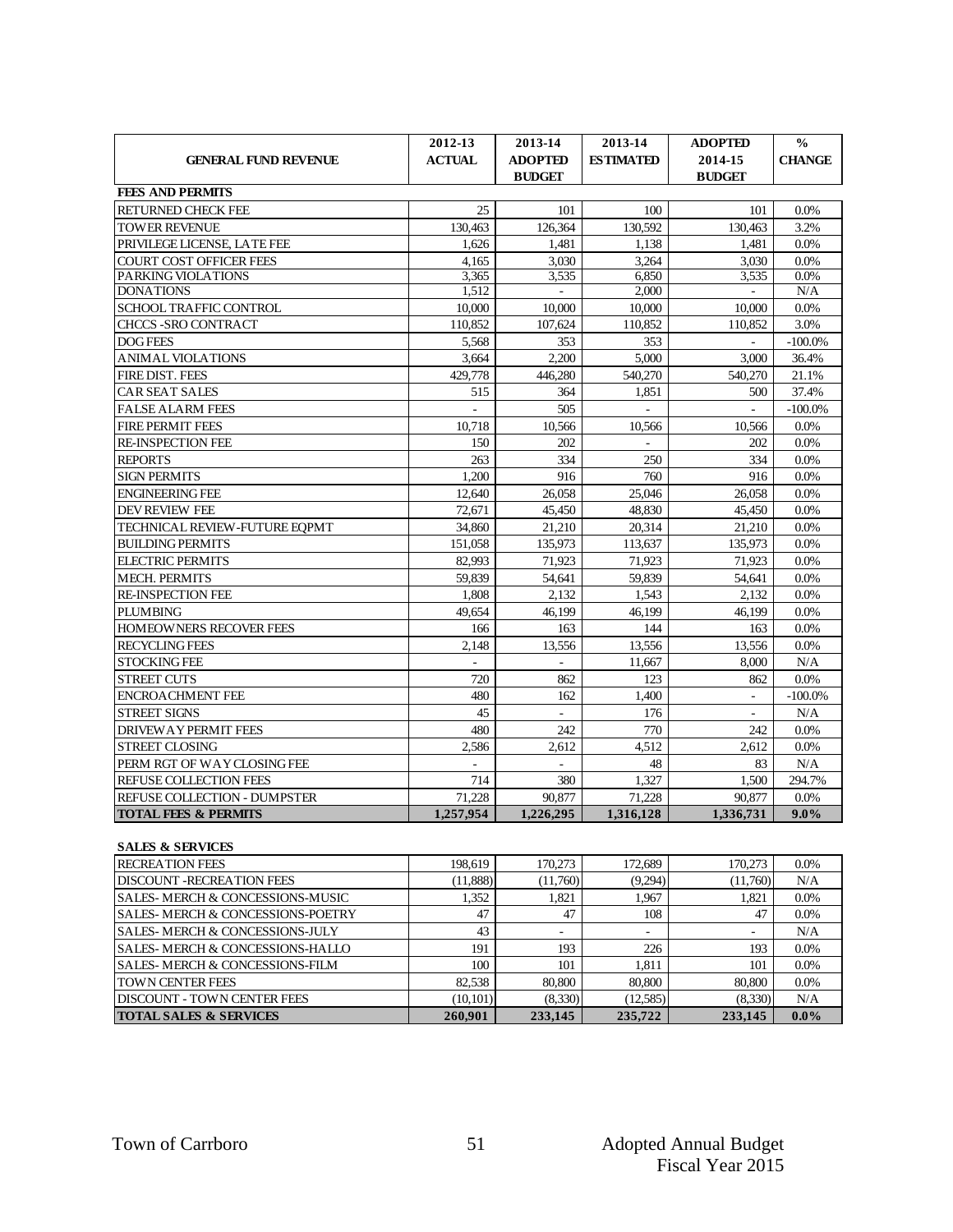| 2012-13<br>2013-14<br>2013-14<br><b>ADOPTED</b><br>$\frac{0}{0}$<br><b>ACTUAL</b><br><b>ADOPTED</b><br><b>ESTIMATED</b><br>2014-15<br><b>GENERAL FUND REVENUE</b><br><b>BUDGET</b><br><b>BUDGET</b><br><b>INVESTMENT EARNINGS</b><br><b>INTEREST EARNED</b><br>11,565<br>7,036<br>2.450<br>7.036<br>$0.0\%$<br><b>TOTAL INVESTMENT EARNINGS</b><br>11,565<br>2.450<br>7.036<br>7.036<br>$0.0\%$<br><b>OTHER REVENUES</b><br><b>RENT-FARMER'S MKT</b><br>2.394<br>2,370<br>2.394<br>2.370<br>0.0%<br><b>ATM FEES</b><br>100<br>100<br>N/A<br>$\overline{a}$<br>$\mathbf{r}$<br><b>MISCELLANEOUS</b><br>4,245<br>3,955<br>15,291<br>3.955<br>0.0%<br><b>SALES OF CEMETERY LOTS</b><br>9.000<br>17,925<br>16,589<br>16,589<br>0.0%<br><b>SALE/FIXED ASSETS</b><br>20,528<br>24,076<br>70.733<br>0.0%<br>70,733<br>DONATIONS-ADVISORY BOARDS & COMM<br>1.180<br>255<br>258<br>258<br>0.0%<br><b>BB&amp;T SECURITY DEPOSITS</b><br>4,502<br>N/A<br>$\overline{\phantom{a}}$<br>$\overline{\phantom{a}}$<br>$\sim$<br>RENTAL INCOME - CSFP UNDER 6<br>1.000<br>1,200<br>N/A<br>×.<br>$\sim$<br>RENTAL INCOME - FLEET FEET<br>45.022<br>27.013<br>N/A<br>$\sim$<br>$\sim$<br>RENTAL INCOME - CARRBORO COMM SOLAR<br>N/A<br>40<br>40<br>$\sim$<br>$\sim$<br>DONATIONS - CD & MEMORABILIA<br>3,210<br>2.180<br>0.0%<br>3,000<br>3.000<br><b>BANNER REVENUES</b><br>3,150<br>3,182<br>$-100.0\%$<br>$\overline{a}$<br>$\mathcal{L}$<br>MISCELLANEOUS - MANAGEMENT SERVICES<br>7,593<br>4.768<br>4,768<br>4.768<br>0.0%<br>SEIZURE REVENUE-STATE<br>2,546<br>10.607<br>10.607<br>10.607<br>0.0%<br>SEIZURE REVENUE-FEDERAL<br>3,057<br>N/A<br>5,478<br>3,000<br>$\overline{a}$<br>POLICE MISCCELLANEOUS<br>42.8%<br>12,843<br>4,203<br>6,420<br>6,000<br><b>FIRE MISC ELLANEOUS</b><br>6,286<br>5,753<br>1,345<br>5,753<br>0.0%<br>MISCELLANEOUS-PW<br>482<br>356<br>709<br>356<br>$0.0\%$<br>REFUSE CART SALES<br>4.453<br>4.453<br>4,963<br>3,988<br>0.0%<br>YARD WASTE CONTAINERS<br>3,405<br>2.507<br>3.720<br>2.507<br>0.0%<br>MISCELLANEOUS R & P<br>305<br>274<br>26<br>274<br>0.0%<br>1.980<br><b>DONATIONS</b><br>2,115<br>165<br>1.980<br>0.0%<br>DONATIONS - CARRBORO DAY<br>450<br>424<br>1,140<br>424<br>0.0%<br><b>DONATIONS - MUSIC FESTIVAL</b><br>7.698<br>7,634<br>13,357<br>7,634<br>0.0%<br>DONATIONS-POETRY ALIVE IN CARRBORO<br>60<br>0.0%<br>61<br>75<br>61<br>$\mathbf{r}$<br><b>DONATIONS - JULY 4TH</b><br>785<br>280<br>$\mathbf{r}$<br>N/A<br><b>DONATIONS - FILM FESTIVAL</b><br>3.882<br>3.921<br>1.883<br>$-49.0%$<br>2.000<br><b>DONATIONS ARTS COMMITTEE</b><br>$-100.0\%$<br>54<br>PLANNING MISC.<br>54<br>N/A<br>53<br>54<br><b>TOTAL OTHER REVENUES</b><br>108,206<br>147,106<br>158,776<br>175,153<br>19.1%<br>$\mathbf{r}$<br><b>OTHER FINANCING SOURCES</b><br>745,176<br><b>INSTALLMENT FINANCING PROCEEDS</b><br>397,320<br>745,176<br>745,176<br>0.0%<br>FUND BALANCE APPROPRIATED<br>866,048<br>866,048<br>1,084,075<br>25.2%<br>TRANSFER FR CAP RESERVE FUND<br>176,945<br>176,945<br>176,945<br>176,945<br>$0.0\%$<br><b>TOTAL OTHER FINANCING SRCE</b><br>574,265<br>1,788,169<br>1,788,169<br>2,006,196<br>12.2% |  |  |               |
|------------------------------------------------------------------------------------------------------------------------------------------------------------------------------------------------------------------------------------------------------------------------------------------------------------------------------------------------------------------------------------------------------------------------------------------------------------------------------------------------------------------------------------------------------------------------------------------------------------------------------------------------------------------------------------------------------------------------------------------------------------------------------------------------------------------------------------------------------------------------------------------------------------------------------------------------------------------------------------------------------------------------------------------------------------------------------------------------------------------------------------------------------------------------------------------------------------------------------------------------------------------------------------------------------------------------------------------------------------------------------------------------------------------------------------------------------------------------------------------------------------------------------------------------------------------------------------------------------------------------------------------------------------------------------------------------------------------------------------------------------------------------------------------------------------------------------------------------------------------------------------------------------------------------------------------------------------------------------------------------------------------------------------------------------------------------------------------------------------------------------------------------------------------------------------------------------------------------------------------------------------------------------------------------------------------------------------------------------------------------------------------------------------------------------------------------------------------------------------------------------------------------------------------------------------------------------------------------------------------------------------------------------------------------------------------------------------------------------------------------------------------------------------------------------------------------------------------------------------------------------------------------------------------------------------------------------------------------------------------------------------------------------------------------------------------------------------------------------------------------------------------------------|--|--|---------------|
|                                                                                                                                                                                                                                                                                                                                                                                                                                                                                                                                                                                                                                                                                                                                                                                                                                                                                                                                                                                                                                                                                                                                                                                                                                                                                                                                                                                                                                                                                                                                                                                                                                                                                                                                                                                                                                                                                                                                                                                                                                                                                                                                                                                                                                                                                                                                                                                                                                                                                                                                                                                                                                                                                                                                                                                                                                                                                                                                                                                                                                                                                                                                                      |  |  | <b>CHANGE</b> |
|                                                                                                                                                                                                                                                                                                                                                                                                                                                                                                                                                                                                                                                                                                                                                                                                                                                                                                                                                                                                                                                                                                                                                                                                                                                                                                                                                                                                                                                                                                                                                                                                                                                                                                                                                                                                                                                                                                                                                                                                                                                                                                                                                                                                                                                                                                                                                                                                                                                                                                                                                                                                                                                                                                                                                                                                                                                                                                                                                                                                                                                                                                                                                      |  |  |               |
|                                                                                                                                                                                                                                                                                                                                                                                                                                                                                                                                                                                                                                                                                                                                                                                                                                                                                                                                                                                                                                                                                                                                                                                                                                                                                                                                                                                                                                                                                                                                                                                                                                                                                                                                                                                                                                                                                                                                                                                                                                                                                                                                                                                                                                                                                                                                                                                                                                                                                                                                                                                                                                                                                                                                                                                                                                                                                                                                                                                                                                                                                                                                                      |  |  |               |
|                                                                                                                                                                                                                                                                                                                                                                                                                                                                                                                                                                                                                                                                                                                                                                                                                                                                                                                                                                                                                                                                                                                                                                                                                                                                                                                                                                                                                                                                                                                                                                                                                                                                                                                                                                                                                                                                                                                                                                                                                                                                                                                                                                                                                                                                                                                                                                                                                                                                                                                                                                                                                                                                                                                                                                                                                                                                                                                                                                                                                                                                                                                                                      |  |  |               |
|                                                                                                                                                                                                                                                                                                                                                                                                                                                                                                                                                                                                                                                                                                                                                                                                                                                                                                                                                                                                                                                                                                                                                                                                                                                                                                                                                                                                                                                                                                                                                                                                                                                                                                                                                                                                                                                                                                                                                                                                                                                                                                                                                                                                                                                                                                                                                                                                                                                                                                                                                                                                                                                                                                                                                                                                                                                                                                                                                                                                                                                                                                                                                      |  |  |               |
|                                                                                                                                                                                                                                                                                                                                                                                                                                                                                                                                                                                                                                                                                                                                                                                                                                                                                                                                                                                                                                                                                                                                                                                                                                                                                                                                                                                                                                                                                                                                                                                                                                                                                                                                                                                                                                                                                                                                                                                                                                                                                                                                                                                                                                                                                                                                                                                                                                                                                                                                                                                                                                                                                                                                                                                                                                                                                                                                                                                                                                                                                                                                                      |  |  |               |
|                                                                                                                                                                                                                                                                                                                                                                                                                                                                                                                                                                                                                                                                                                                                                                                                                                                                                                                                                                                                                                                                                                                                                                                                                                                                                                                                                                                                                                                                                                                                                                                                                                                                                                                                                                                                                                                                                                                                                                                                                                                                                                                                                                                                                                                                                                                                                                                                                                                                                                                                                                                                                                                                                                                                                                                                                                                                                                                                                                                                                                                                                                                                                      |  |  |               |
|                                                                                                                                                                                                                                                                                                                                                                                                                                                                                                                                                                                                                                                                                                                                                                                                                                                                                                                                                                                                                                                                                                                                                                                                                                                                                                                                                                                                                                                                                                                                                                                                                                                                                                                                                                                                                                                                                                                                                                                                                                                                                                                                                                                                                                                                                                                                                                                                                                                                                                                                                                                                                                                                                                                                                                                                                                                                                                                                                                                                                                                                                                                                                      |  |  |               |
|                                                                                                                                                                                                                                                                                                                                                                                                                                                                                                                                                                                                                                                                                                                                                                                                                                                                                                                                                                                                                                                                                                                                                                                                                                                                                                                                                                                                                                                                                                                                                                                                                                                                                                                                                                                                                                                                                                                                                                                                                                                                                                                                                                                                                                                                                                                                                                                                                                                                                                                                                                                                                                                                                                                                                                                                                                                                                                                                                                                                                                                                                                                                                      |  |  |               |
|                                                                                                                                                                                                                                                                                                                                                                                                                                                                                                                                                                                                                                                                                                                                                                                                                                                                                                                                                                                                                                                                                                                                                                                                                                                                                                                                                                                                                                                                                                                                                                                                                                                                                                                                                                                                                                                                                                                                                                                                                                                                                                                                                                                                                                                                                                                                                                                                                                                                                                                                                                                                                                                                                                                                                                                                                                                                                                                                                                                                                                                                                                                                                      |  |  |               |
|                                                                                                                                                                                                                                                                                                                                                                                                                                                                                                                                                                                                                                                                                                                                                                                                                                                                                                                                                                                                                                                                                                                                                                                                                                                                                                                                                                                                                                                                                                                                                                                                                                                                                                                                                                                                                                                                                                                                                                                                                                                                                                                                                                                                                                                                                                                                                                                                                                                                                                                                                                                                                                                                                                                                                                                                                                                                                                                                                                                                                                                                                                                                                      |  |  |               |
|                                                                                                                                                                                                                                                                                                                                                                                                                                                                                                                                                                                                                                                                                                                                                                                                                                                                                                                                                                                                                                                                                                                                                                                                                                                                                                                                                                                                                                                                                                                                                                                                                                                                                                                                                                                                                                                                                                                                                                                                                                                                                                                                                                                                                                                                                                                                                                                                                                                                                                                                                                                                                                                                                                                                                                                                                                                                                                                                                                                                                                                                                                                                                      |  |  |               |
|                                                                                                                                                                                                                                                                                                                                                                                                                                                                                                                                                                                                                                                                                                                                                                                                                                                                                                                                                                                                                                                                                                                                                                                                                                                                                                                                                                                                                                                                                                                                                                                                                                                                                                                                                                                                                                                                                                                                                                                                                                                                                                                                                                                                                                                                                                                                                                                                                                                                                                                                                                                                                                                                                                                                                                                                                                                                                                                                                                                                                                                                                                                                                      |  |  |               |
|                                                                                                                                                                                                                                                                                                                                                                                                                                                                                                                                                                                                                                                                                                                                                                                                                                                                                                                                                                                                                                                                                                                                                                                                                                                                                                                                                                                                                                                                                                                                                                                                                                                                                                                                                                                                                                                                                                                                                                                                                                                                                                                                                                                                                                                                                                                                                                                                                                                                                                                                                                                                                                                                                                                                                                                                                                                                                                                                                                                                                                                                                                                                                      |  |  |               |
|                                                                                                                                                                                                                                                                                                                                                                                                                                                                                                                                                                                                                                                                                                                                                                                                                                                                                                                                                                                                                                                                                                                                                                                                                                                                                                                                                                                                                                                                                                                                                                                                                                                                                                                                                                                                                                                                                                                                                                                                                                                                                                                                                                                                                                                                                                                                                                                                                                                                                                                                                                                                                                                                                                                                                                                                                                                                                                                                                                                                                                                                                                                                                      |  |  |               |
|                                                                                                                                                                                                                                                                                                                                                                                                                                                                                                                                                                                                                                                                                                                                                                                                                                                                                                                                                                                                                                                                                                                                                                                                                                                                                                                                                                                                                                                                                                                                                                                                                                                                                                                                                                                                                                                                                                                                                                                                                                                                                                                                                                                                                                                                                                                                                                                                                                                                                                                                                                                                                                                                                                                                                                                                                                                                                                                                                                                                                                                                                                                                                      |  |  |               |
|                                                                                                                                                                                                                                                                                                                                                                                                                                                                                                                                                                                                                                                                                                                                                                                                                                                                                                                                                                                                                                                                                                                                                                                                                                                                                                                                                                                                                                                                                                                                                                                                                                                                                                                                                                                                                                                                                                                                                                                                                                                                                                                                                                                                                                                                                                                                                                                                                                                                                                                                                                                                                                                                                                                                                                                                                                                                                                                                                                                                                                                                                                                                                      |  |  |               |
|                                                                                                                                                                                                                                                                                                                                                                                                                                                                                                                                                                                                                                                                                                                                                                                                                                                                                                                                                                                                                                                                                                                                                                                                                                                                                                                                                                                                                                                                                                                                                                                                                                                                                                                                                                                                                                                                                                                                                                                                                                                                                                                                                                                                                                                                                                                                                                                                                                                                                                                                                                                                                                                                                                                                                                                                                                                                                                                                                                                                                                                                                                                                                      |  |  |               |
|                                                                                                                                                                                                                                                                                                                                                                                                                                                                                                                                                                                                                                                                                                                                                                                                                                                                                                                                                                                                                                                                                                                                                                                                                                                                                                                                                                                                                                                                                                                                                                                                                                                                                                                                                                                                                                                                                                                                                                                                                                                                                                                                                                                                                                                                                                                                                                                                                                                                                                                                                                                                                                                                                                                                                                                                                                                                                                                                                                                                                                                                                                                                                      |  |  |               |
|                                                                                                                                                                                                                                                                                                                                                                                                                                                                                                                                                                                                                                                                                                                                                                                                                                                                                                                                                                                                                                                                                                                                                                                                                                                                                                                                                                                                                                                                                                                                                                                                                                                                                                                                                                                                                                                                                                                                                                                                                                                                                                                                                                                                                                                                                                                                                                                                                                                                                                                                                                                                                                                                                                                                                                                                                                                                                                                                                                                                                                                                                                                                                      |  |  |               |
|                                                                                                                                                                                                                                                                                                                                                                                                                                                                                                                                                                                                                                                                                                                                                                                                                                                                                                                                                                                                                                                                                                                                                                                                                                                                                                                                                                                                                                                                                                                                                                                                                                                                                                                                                                                                                                                                                                                                                                                                                                                                                                                                                                                                                                                                                                                                                                                                                                                                                                                                                                                                                                                                                                                                                                                                                                                                                                                                                                                                                                                                                                                                                      |  |  |               |
|                                                                                                                                                                                                                                                                                                                                                                                                                                                                                                                                                                                                                                                                                                                                                                                                                                                                                                                                                                                                                                                                                                                                                                                                                                                                                                                                                                                                                                                                                                                                                                                                                                                                                                                                                                                                                                                                                                                                                                                                                                                                                                                                                                                                                                                                                                                                                                                                                                                                                                                                                                                                                                                                                                                                                                                                                                                                                                                                                                                                                                                                                                                                                      |  |  |               |
|                                                                                                                                                                                                                                                                                                                                                                                                                                                                                                                                                                                                                                                                                                                                                                                                                                                                                                                                                                                                                                                                                                                                                                                                                                                                                                                                                                                                                                                                                                                                                                                                                                                                                                                                                                                                                                                                                                                                                                                                                                                                                                                                                                                                                                                                                                                                                                                                                                                                                                                                                                                                                                                                                                                                                                                                                                                                                                                                                                                                                                                                                                                                                      |  |  |               |
|                                                                                                                                                                                                                                                                                                                                                                                                                                                                                                                                                                                                                                                                                                                                                                                                                                                                                                                                                                                                                                                                                                                                                                                                                                                                                                                                                                                                                                                                                                                                                                                                                                                                                                                                                                                                                                                                                                                                                                                                                                                                                                                                                                                                                                                                                                                                                                                                                                                                                                                                                                                                                                                                                                                                                                                                                                                                                                                                                                                                                                                                                                                                                      |  |  |               |
|                                                                                                                                                                                                                                                                                                                                                                                                                                                                                                                                                                                                                                                                                                                                                                                                                                                                                                                                                                                                                                                                                                                                                                                                                                                                                                                                                                                                                                                                                                                                                                                                                                                                                                                                                                                                                                                                                                                                                                                                                                                                                                                                                                                                                                                                                                                                                                                                                                                                                                                                                                                                                                                                                                                                                                                                                                                                                                                                                                                                                                                                                                                                                      |  |  |               |
|                                                                                                                                                                                                                                                                                                                                                                                                                                                                                                                                                                                                                                                                                                                                                                                                                                                                                                                                                                                                                                                                                                                                                                                                                                                                                                                                                                                                                                                                                                                                                                                                                                                                                                                                                                                                                                                                                                                                                                                                                                                                                                                                                                                                                                                                                                                                                                                                                                                                                                                                                                                                                                                                                                                                                                                                                                                                                                                                                                                                                                                                                                                                                      |  |  |               |
|                                                                                                                                                                                                                                                                                                                                                                                                                                                                                                                                                                                                                                                                                                                                                                                                                                                                                                                                                                                                                                                                                                                                                                                                                                                                                                                                                                                                                                                                                                                                                                                                                                                                                                                                                                                                                                                                                                                                                                                                                                                                                                                                                                                                                                                                                                                                                                                                                                                                                                                                                                                                                                                                                                                                                                                                                                                                                                                                                                                                                                                                                                                                                      |  |  |               |
|                                                                                                                                                                                                                                                                                                                                                                                                                                                                                                                                                                                                                                                                                                                                                                                                                                                                                                                                                                                                                                                                                                                                                                                                                                                                                                                                                                                                                                                                                                                                                                                                                                                                                                                                                                                                                                                                                                                                                                                                                                                                                                                                                                                                                                                                                                                                                                                                                                                                                                                                                                                                                                                                                                                                                                                                                                                                                                                                                                                                                                                                                                                                                      |  |  |               |
|                                                                                                                                                                                                                                                                                                                                                                                                                                                                                                                                                                                                                                                                                                                                                                                                                                                                                                                                                                                                                                                                                                                                                                                                                                                                                                                                                                                                                                                                                                                                                                                                                                                                                                                                                                                                                                                                                                                                                                                                                                                                                                                                                                                                                                                                                                                                                                                                                                                                                                                                                                                                                                                                                                                                                                                                                                                                                                                                                                                                                                                                                                                                                      |  |  |               |
|                                                                                                                                                                                                                                                                                                                                                                                                                                                                                                                                                                                                                                                                                                                                                                                                                                                                                                                                                                                                                                                                                                                                                                                                                                                                                                                                                                                                                                                                                                                                                                                                                                                                                                                                                                                                                                                                                                                                                                                                                                                                                                                                                                                                                                                                                                                                                                                                                                                                                                                                                                                                                                                                                                                                                                                                                                                                                                                                                                                                                                                                                                                                                      |  |  |               |
|                                                                                                                                                                                                                                                                                                                                                                                                                                                                                                                                                                                                                                                                                                                                                                                                                                                                                                                                                                                                                                                                                                                                                                                                                                                                                                                                                                                                                                                                                                                                                                                                                                                                                                                                                                                                                                                                                                                                                                                                                                                                                                                                                                                                                                                                                                                                                                                                                                                                                                                                                                                                                                                                                                                                                                                                                                                                                                                                                                                                                                                                                                                                                      |  |  |               |
|                                                                                                                                                                                                                                                                                                                                                                                                                                                                                                                                                                                                                                                                                                                                                                                                                                                                                                                                                                                                                                                                                                                                                                                                                                                                                                                                                                                                                                                                                                                                                                                                                                                                                                                                                                                                                                                                                                                                                                                                                                                                                                                                                                                                                                                                                                                                                                                                                                                                                                                                                                                                                                                                                                                                                                                                                                                                                                                                                                                                                                                                                                                                                      |  |  |               |
|                                                                                                                                                                                                                                                                                                                                                                                                                                                                                                                                                                                                                                                                                                                                                                                                                                                                                                                                                                                                                                                                                                                                                                                                                                                                                                                                                                                                                                                                                                                                                                                                                                                                                                                                                                                                                                                                                                                                                                                                                                                                                                                                                                                                                                                                                                                                                                                                                                                                                                                                                                                                                                                                                                                                                                                                                                                                                                                                                                                                                                                                                                                                                      |  |  |               |
|                                                                                                                                                                                                                                                                                                                                                                                                                                                                                                                                                                                                                                                                                                                                                                                                                                                                                                                                                                                                                                                                                                                                                                                                                                                                                                                                                                                                                                                                                                                                                                                                                                                                                                                                                                                                                                                                                                                                                                                                                                                                                                                                                                                                                                                                                                                                                                                                                                                                                                                                                                                                                                                                                                                                                                                                                                                                                                                                                                                                                                                                                                                                                      |  |  |               |
|                                                                                                                                                                                                                                                                                                                                                                                                                                                                                                                                                                                                                                                                                                                                                                                                                                                                                                                                                                                                                                                                                                                                                                                                                                                                                                                                                                                                                                                                                                                                                                                                                                                                                                                                                                                                                                                                                                                                                                                                                                                                                                                                                                                                                                                                                                                                                                                                                                                                                                                                                                                                                                                                                                                                                                                                                                                                                                                                                                                                                                                                                                                                                      |  |  |               |
|                                                                                                                                                                                                                                                                                                                                                                                                                                                                                                                                                                                                                                                                                                                                                                                                                                                                                                                                                                                                                                                                                                                                                                                                                                                                                                                                                                                                                                                                                                                                                                                                                                                                                                                                                                                                                                                                                                                                                                                                                                                                                                                                                                                                                                                                                                                                                                                                                                                                                                                                                                                                                                                                                                                                                                                                                                                                                                                                                                                                                                                                                                                                                      |  |  |               |
|                                                                                                                                                                                                                                                                                                                                                                                                                                                                                                                                                                                                                                                                                                                                                                                                                                                                                                                                                                                                                                                                                                                                                                                                                                                                                                                                                                                                                                                                                                                                                                                                                                                                                                                                                                                                                                                                                                                                                                                                                                                                                                                                                                                                                                                                                                                                                                                                                                                                                                                                                                                                                                                                                                                                                                                                                                                                                                                                                                                                                                                                                                                                                      |  |  |               |
|                                                                                                                                                                                                                                                                                                                                                                                                                                                                                                                                                                                                                                                                                                                                                                                                                                                                                                                                                                                                                                                                                                                                                                                                                                                                                                                                                                                                                                                                                                                                                                                                                                                                                                                                                                                                                                                                                                                                                                                                                                                                                                                                                                                                                                                                                                                                                                                                                                                                                                                                                                                                                                                                                                                                                                                                                                                                                                                                                                                                                                                                                                                                                      |  |  |               |
|                                                                                                                                                                                                                                                                                                                                                                                                                                                                                                                                                                                                                                                                                                                                                                                                                                                                                                                                                                                                                                                                                                                                                                                                                                                                                                                                                                                                                                                                                                                                                                                                                                                                                                                                                                                                                                                                                                                                                                                                                                                                                                                                                                                                                                                                                                                                                                                                                                                                                                                                                                                                                                                                                                                                                                                                                                                                                                                                                                                                                                                                                                                                                      |  |  |               |
|                                                                                                                                                                                                                                                                                                                                                                                                                                                                                                                                                                                                                                                                                                                                                                                                                                                                                                                                                                                                                                                                                                                                                                                                                                                                                                                                                                                                                                                                                                                                                                                                                                                                                                                                                                                                                                                                                                                                                                                                                                                                                                                                                                                                                                                                                                                                                                                                                                                                                                                                                                                                                                                                                                                                                                                                                                                                                                                                                                                                                                                                                                                                                      |  |  |               |

# **GENERAL FUND REVENUE DESCRIPTIONS**

The following information briefly explains the major sources of revenue for the Town of Carrboro in the FY 2014-15 Budget.

**TOTAL REVENUES \$19,393,950 \$20,735,656 \$21,327,581 \$21,313,803 2.8%**

## **AD VALOREM TAXES**

The largest single source of revenue to municipalities in North Carolina is the Ad Valorem revenue which represents a tax paid by those owning property within the municipality. Ad Valorem Taxes or property tax income includes real property, motor vehicle and business personal property taxes. The property tax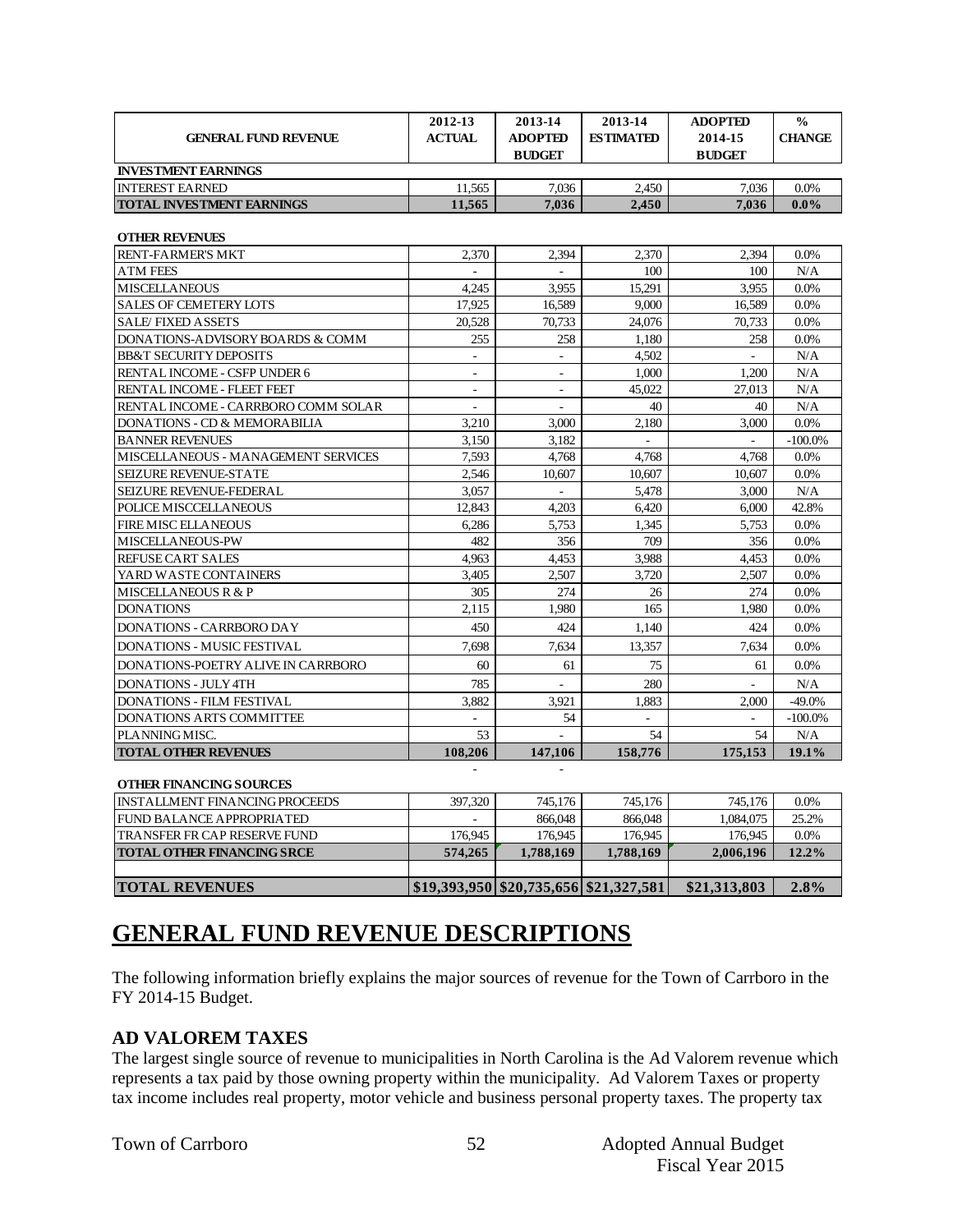base is estimated at \$2,033,220,055. Each penny on the tax rate generates approximately \$201,243. The General Assembly has approved various higher exemptions for senior citizens aged 65 or older and for citizens, including veterans, who are 100% disabled and subsist on a specified household income.

## **LOCAL SALES TAXES**

The State collects and distributes the proceeds from the local levied tax on retail sales consisting of a 1% sales tax (Article 39); and three 1/2% sales tax (Articles 40, 42 & 44). The Article 44 sales tax was implemented in 2002. Food is exempted from this tax. In exchange for Article 44, the General Assembly repealed local government reimbursements for inventory tax, intangibles tax, tax on food stamp purchases, and homestead exemption. In 2007, the General Assembly passed legislation to have the State assume county Medicaid costs and eliminate the Article 44 local sales tax. Effective October 1, 2008, the state took over one quarter cent of the Article 44 local options sales tax and effective October 1, 2009, the state took over the remaining one-quarter cent of that local tax. *The legislation provides for municipalities to be completely reimbursed for the loss of their share of these tax revenues, including growth.* The first one-quarter cent was replaced by a payment equal to 50% of the amount each municipality receives from the Article 40 local sales tax and the second one-quarter cent will be replaced by a payment equal to 25% of the amount each municipality receives for the Article 39 local sales tax.

Funds for the hold harmless payment to municipalities come from the counties' share of sales tax revenues. There is no expiration date on the hold harmless payments. The legislation also changes the distribution for the Article 42 local option sales tax from per capita to point of delivery distribution. *A hold harmless provision ensures that this change will not affect municipal distributions.*

# **OTHER TAXES AND LICENSES**

This category of revenue is comprised of motor vehicle licenses, privilege licenses, and the Time-Warner Franchise.

*Privilege Licenses* - Privilege Licenses are issued annually to entities conducting business within the Town of Carrboro. The type of business conducted determines the fee charged. Businesses, where not restricted by state law, are assessed a fee based on gross receipts earnings.

*Motor Vehicle License Tax* –The vehicle license tax is \$30 per car. The Town allocates \$5 of this motor vehicle license fee to offset costs paid by the Town for the transit partnership with Chapel Hill and UNC-Chapel Hill.

*Hotel and Motel Room Occupancy Tax* – The occupancy tax implemented in 2013 is 3% of the gross receipts derived from the rental of any room, lodging, or accommodation furnished by a hotel, motel, inn, tourist camp, or similar place within the Town that is subject to sales tax imposed by the State under G.G.  $105-164.4(a)(3)$ . The Town is required to distribute these receipts to the Carrboro Tourism Development Authority.

## **UNRESTRICTED INTERGOVERMENTAL REVENUE**

This category of revenue is primarily comprised of state-collected *local* revenues that are not directed to specific programs or services. This category of revenue was previously known as utility franchise tax.

*Local Video Programming Revenues*- Beginning January 1, 2007, local governments were no longer able to impose franchise taxes on video programming services. A sales tax on video programming services was added by the State that covered some of the same revenue received directly by local governments.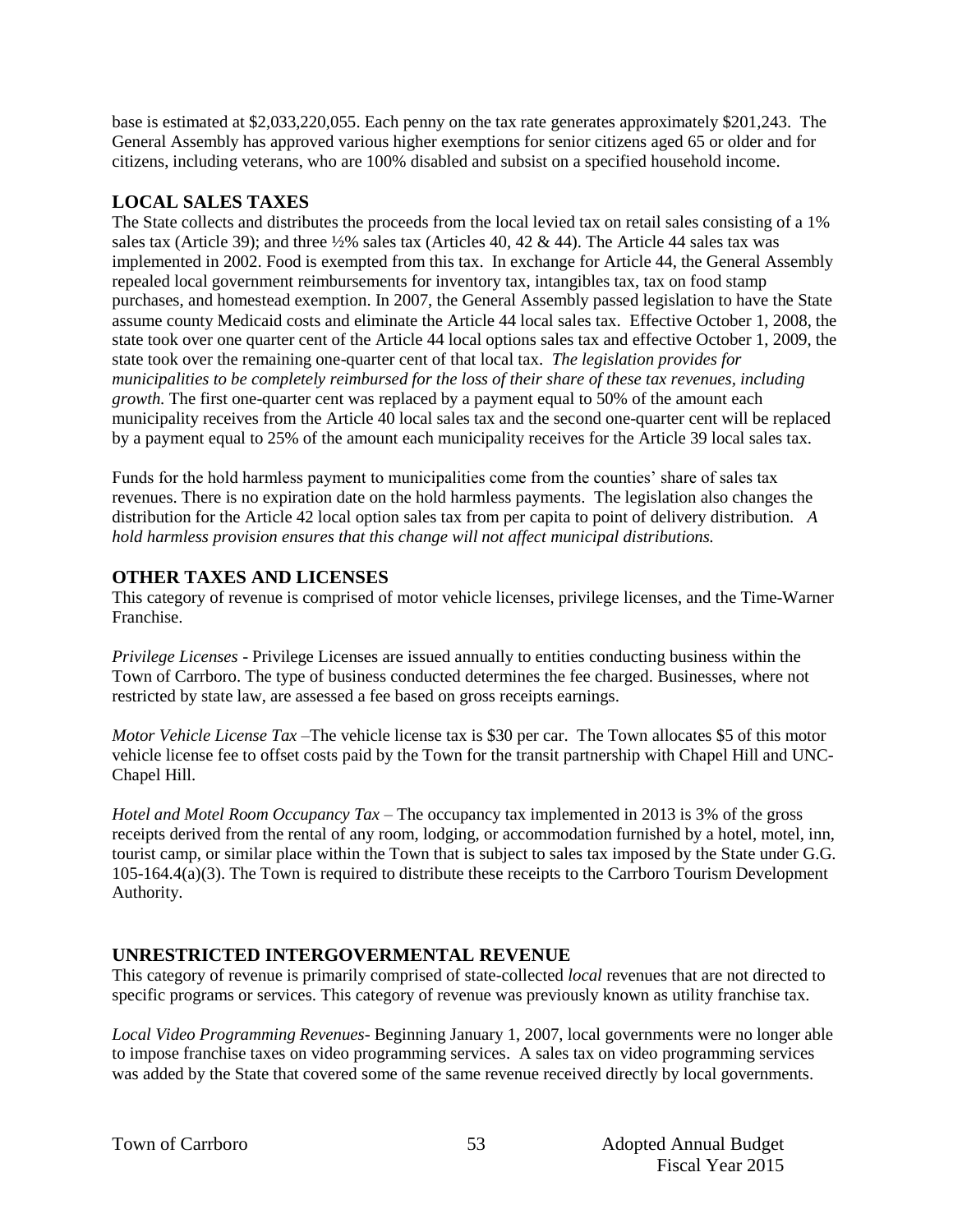*Electricity Franchise Tax* – As part of the tax reform legislation approved by the General Assembly in 2013, effective July 1, 2014, the general sales tax rate is applied to the sale of electricity. From the proceeds of that tax, 44 percent is allocated to be distributed to cities and towns. Each city receives a franchise tax share and an ad valorem share of these proceeds. The franchise tax share is equivalent to the electricity franchise tax distribution that each city received as its quarterly distribution in Fiscal Year 2013-14. If there is insufficient revenue to provide each municipality with the same distribution that it received in FY 2013-14, then every municipality's distribution will be reduced proportionally. If there is excess sales tax revenue after distributing every municipality's franchise tax share, then each municipality will receive an ad valorem share. The excess sales tax revenue will be distributed based on each city's ad valorem taxes levied as a percentage of all cities' ad valorem taxes levied [G.S. 105-164.44K].

*Piped Natural Gas Excise Tax* - As part of the tax reform legislation approved by the General Assembly in 2013, effective July 1, 2014, the general sales tax rate is applied to the sale of piped natural gas. From the proceeds of that tax, 20 percent is allocated to be distributed to cities and towns. Each city receives a franchise tax share and an ad valorem share of these proceeds. The franchise tax share is equivalent to the piped natural gas franchise tax distribution that each city received as its quarterly distribution in Fiscal Year 2013-14. If there is insufficient revenue to provide each municipality with the same distribution that it received in FY 2013-14, then every municipality's distribution will be reduced proportionally. If there is excess sales tax revenue after distributing every municipality's franchise tax share, then each municipality will receive an ad valorem share. The excess sales tax revenue will be distributed based on each city's ad valorem taxes levied as a percentage of all cities' ad valorem taxes levied [G.S. 105- 164.44L]. .

*Wine and Beer Tax* – provides for the distribution of state beer tax collections to local governmental units in which beer is legally sold. It further provides for taxes on unfortified wine and 22% of collections for taxes on fortified wine to local governmental units in which wine is legally sold. This revenue is distributed on a per capita basis.

*Telecommunication Sales Tax*- In 2001, the General Assembly replaced the utility franchise tax on local telephone service with a new sales tax on telecommunications.

## **RESTRICTED INTERGOVERNMENTAL REVENUE**

Restricted intergovernmental revenues represent state and federal grants or other local governmental revenues received for specific purposes by the Town, the largest of which is the recurring Powell Bill grant funds for street resurfacing.

*Powell Bill* – These grant revenues are generated from the State's gasoline tax and a percentage of this tax is returned to the municipality through a formula based on population and street mileage. Powell Bill funds can only be used for street maintenance, construction, traffic signs, sidewalks, curbs, gutters, drainage and other related needs.

*Durham-Chapel Hill-Carrboro Urban Area Planning Work Program Grant* – This grant provides support toward the Transportation Planner salary costs.

*Recreation Municipal Supplement –* Orange County provides a supplement to the Town for recreation programs in recognition of Town services offered to county residents.

*ABC (Alcoholic Beverage Control) Board Grant* – The Police Department applies annually for a grant to assist the ABC Board in managing alcohol violation programs.

## **FEES AND PERMITS**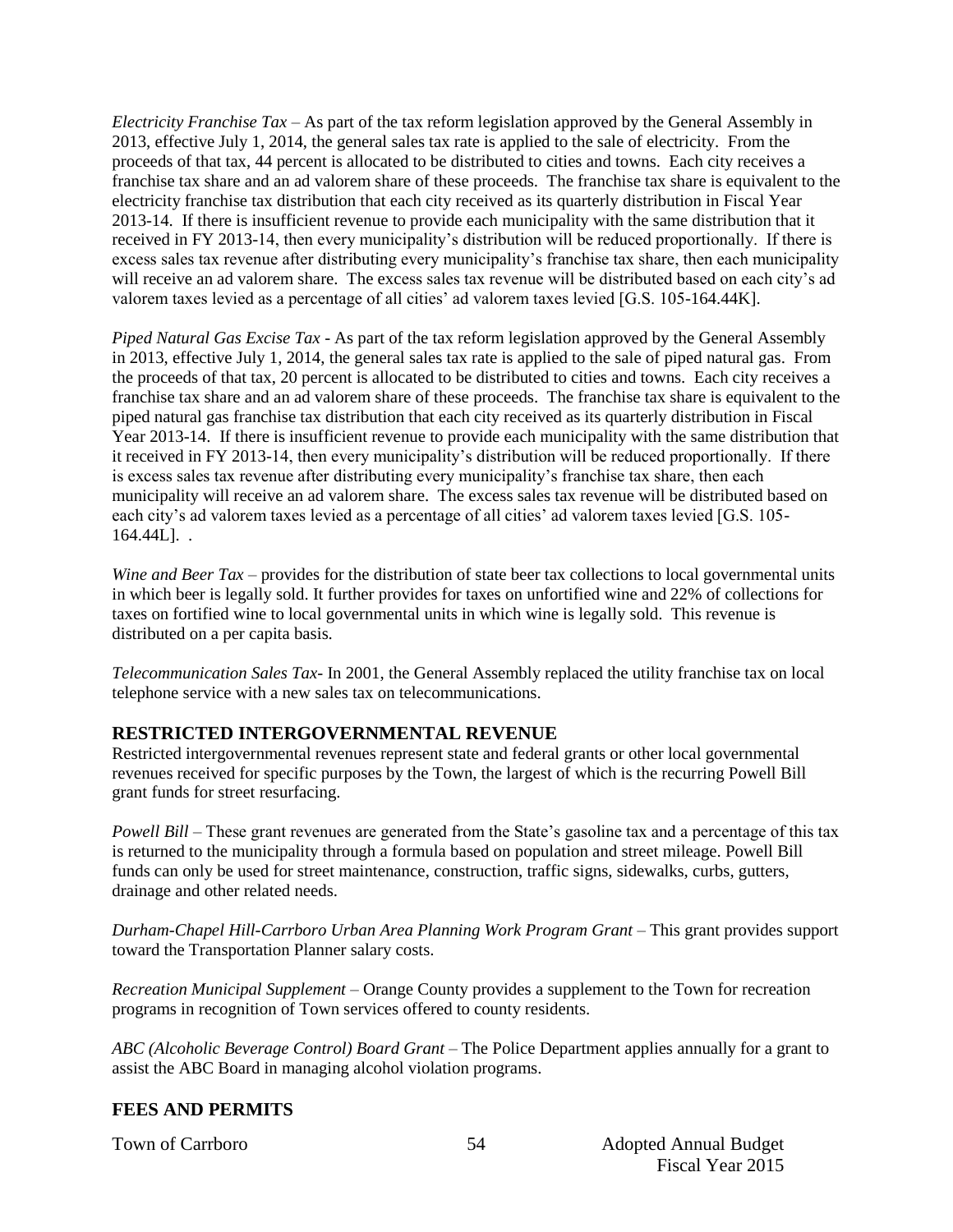The Town charges various types of permits and fees to residences and commercial establishments needing specific services. A large portion of the fees and permits received by the Town relate to development and growth within the Town.

*Fire District Fees* - The Carrboro Fire Department provides fire protection services to the South Orange Fire District located in Orange County and outside of the Town's limits. A three-member fire district board meets annually and approves the tax rate for the fire district based on a formula developed by the County and the Town of Carrboro. Orange County pays the Town for the fire protection services based on the approved fire district tax rate.

*Chapel Hill-Carrboro School District* - It is anticipated that the Chapel Hill Carrboro School District will continue to contract with the Town to provide two School Resource Officers and traffic control management. One office is stationed at McDougle Middle School and one at Carrboro High School.

*Engineering Fees* - Applicants are responsible for paying 80% of fees assessed by the Town's Engineers (Sungate Design Group). Sungate bills the Town and the Town, in turn, sends a bill to the applicant for such fees.

*Development Review Fees* - Applicants wishing to receive a Zoning Permit, Special Use Permit, or Conditional Use Permit must pay the appropriate fee for the Town to review plans for adherence to the Land Use Ordinance before a permit may be issued. The fee is paid one-time even though the plans may be reviewed multiple times before a permit is issued.

*Building Permits* are issued on new and existing buildings when the buildings are renovated or newly constructed for commercial property, single-family dwellings, townhouses, condominiums and duplexes.

*Electric Permits* are issued on new and existing buildings for service changes, premises wiring and commercial up-fits.

*Mechanical Permits* are issued on new installation of residential and commercial buildings and replacement of heating and cooling equipment.

*Plumbing Permits* are issued on new and renovated buildings i.e. water and sewer, irrigation and backflow.

*Dumpster Collection Fees* represent the full cost of pickup and disposal of all refuse the Town collects from all commercial dumpsters in Town.

*Tower Revenue* - The Town owns a cell tower and leases space via a multi-year contract for antennas.

## **SALES AND SERVICES**

*Recreational Fees and Town Center Fees* represent fees for a variety of recreational services and activities offered to town residents. The Town's Park facilities, such as picnic shelters, ball fields and the multi-purpose areas are also available for rent. The Town also offers for rent meeting rooms and facility space within the Century Center to the public for various functions.

## **INVESTMENT EARNINGS**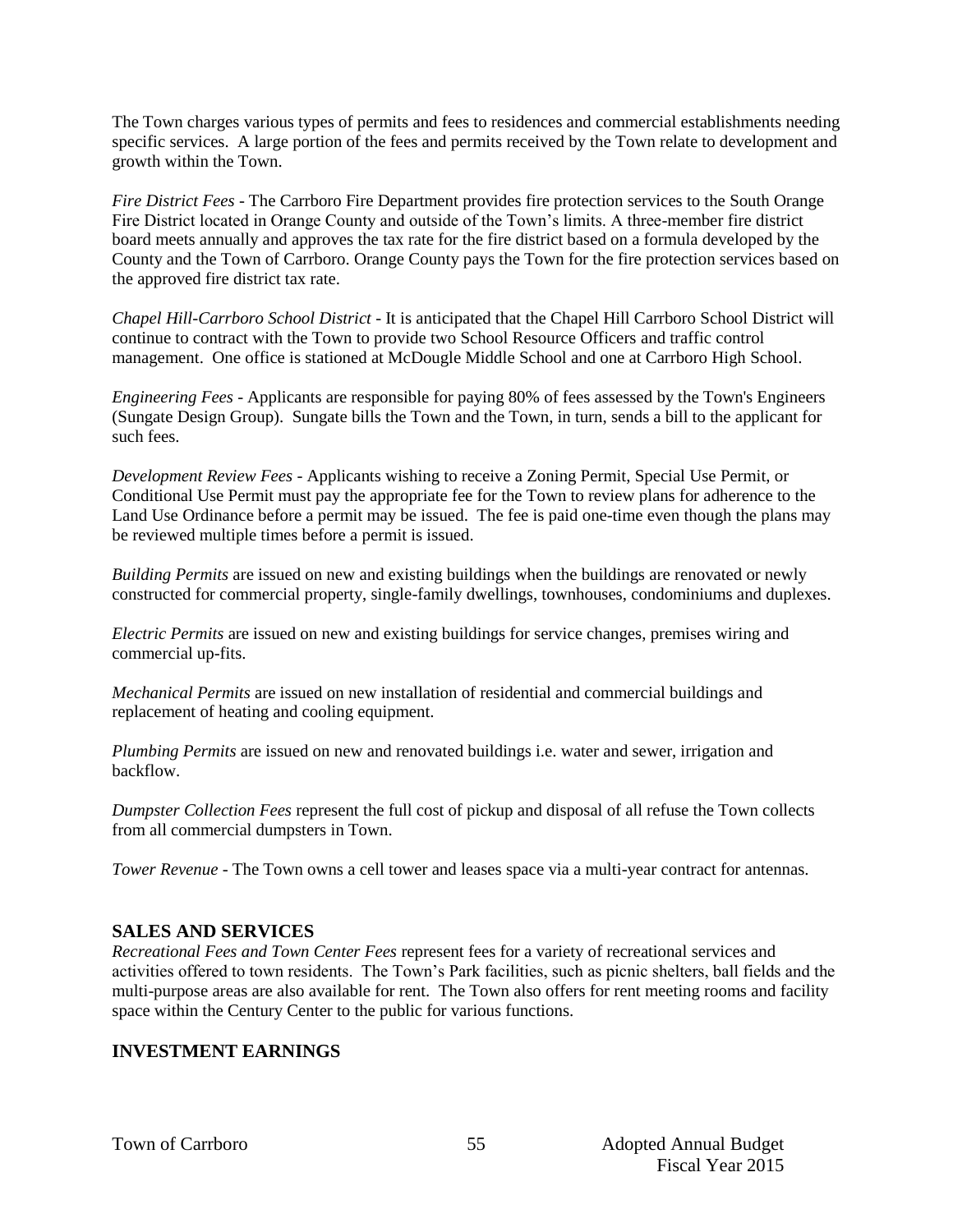*Interest Income* - The Town generates interest income by investing idle cash in interest paying checking accounts and money market accounts.

#### **OTHER REVENUES**

Representing a very small portion of the overall revenue stream, this revenue is comprised of donations, rent, reimbursements for town services provided to other jurisdictions, fixed asset sales, and other sundry sales.

## **OTHER FINANCING SOURCES**

This category of revenue represents debt proceeds received by the Town or funds that are transferred from another fund into the General Fund. Highlights include:

*Lease-purchase or Bond Proceeds –* This represents the full cost of equipment or other capital purchase that the Town has obtained through installment or bond financing. Following generally accepted accounting practices, the full cost of the financed equipment is budgeted (equipment purchased in that fiscal year) in addition to the lease payment. However, an offsetting entry equal to the full cost value of the equipment is budgeted on the revenue side as lease proceeds. Thus, the true tax impact of the financed equipment is the lease or debt service payment only.

*Transfers from Other Funds –* While the General Fund is the major operating budget for the Town, several other funds exist where the Town may choose to transfer resources from those funds to the General Fund.

## **Fund Balance Appropriated**

Funds accumulated through the under-expenditure of budgeted appropriations and the receipt of revenues that exceed budgeted projections result in fund balance or reserves. An appropriation of fund balance is sometimes necessary to balance projected revenues with expenditures. The level of appropriation is determined by the differences between estimated expenditures and the expected revenues.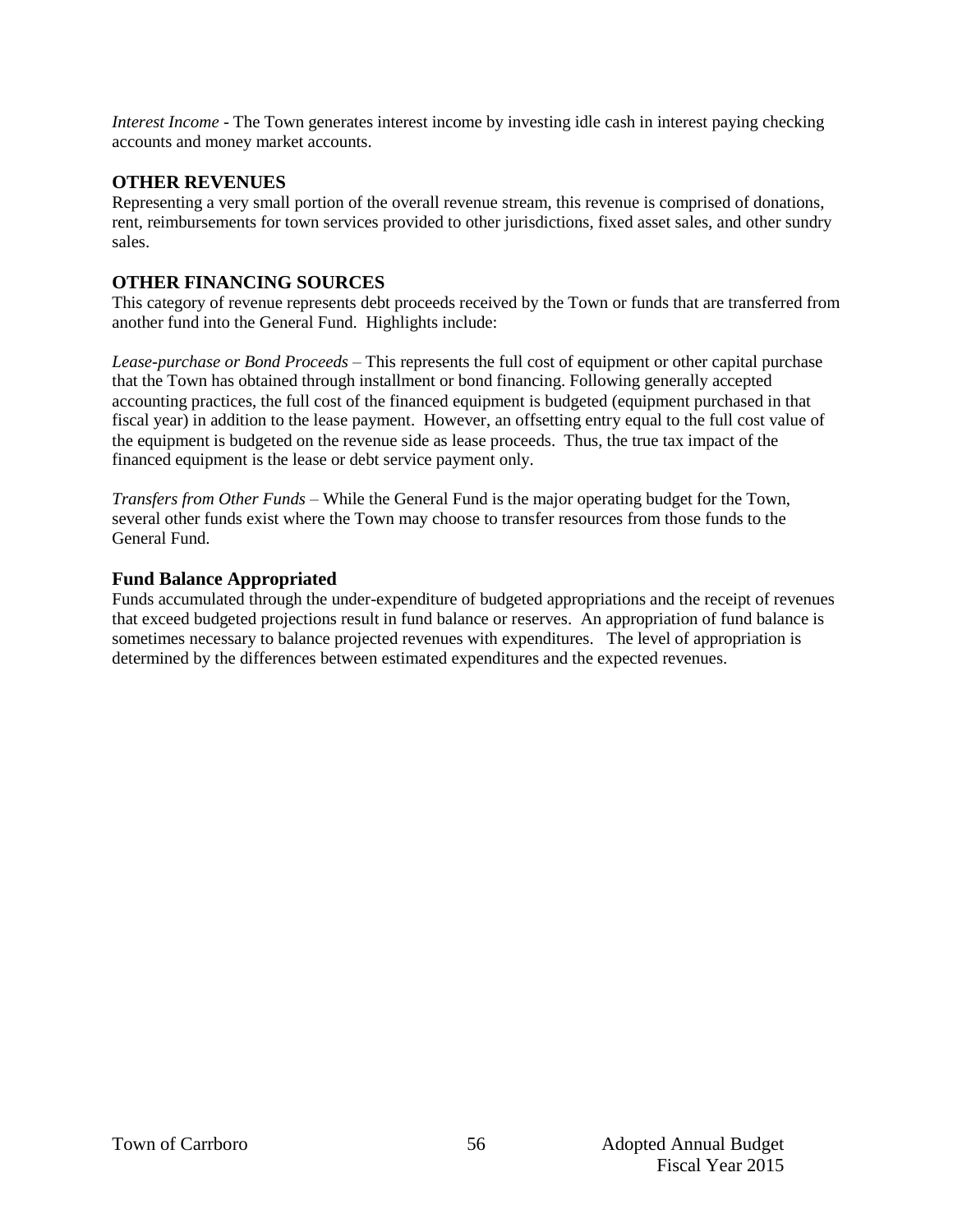

Fund balance at the end of FY 2012-13 was \$12,810,981, which was a decrease of \$97,288,172 from FY 2011-12.



# **General Fund Balance as a Percentage of Operating Revenues**

Fund balance as a percentage of operating revenues decreased 13.8% from 80.9% in FY 2011-12 to 67.1% for FY 2012-13.